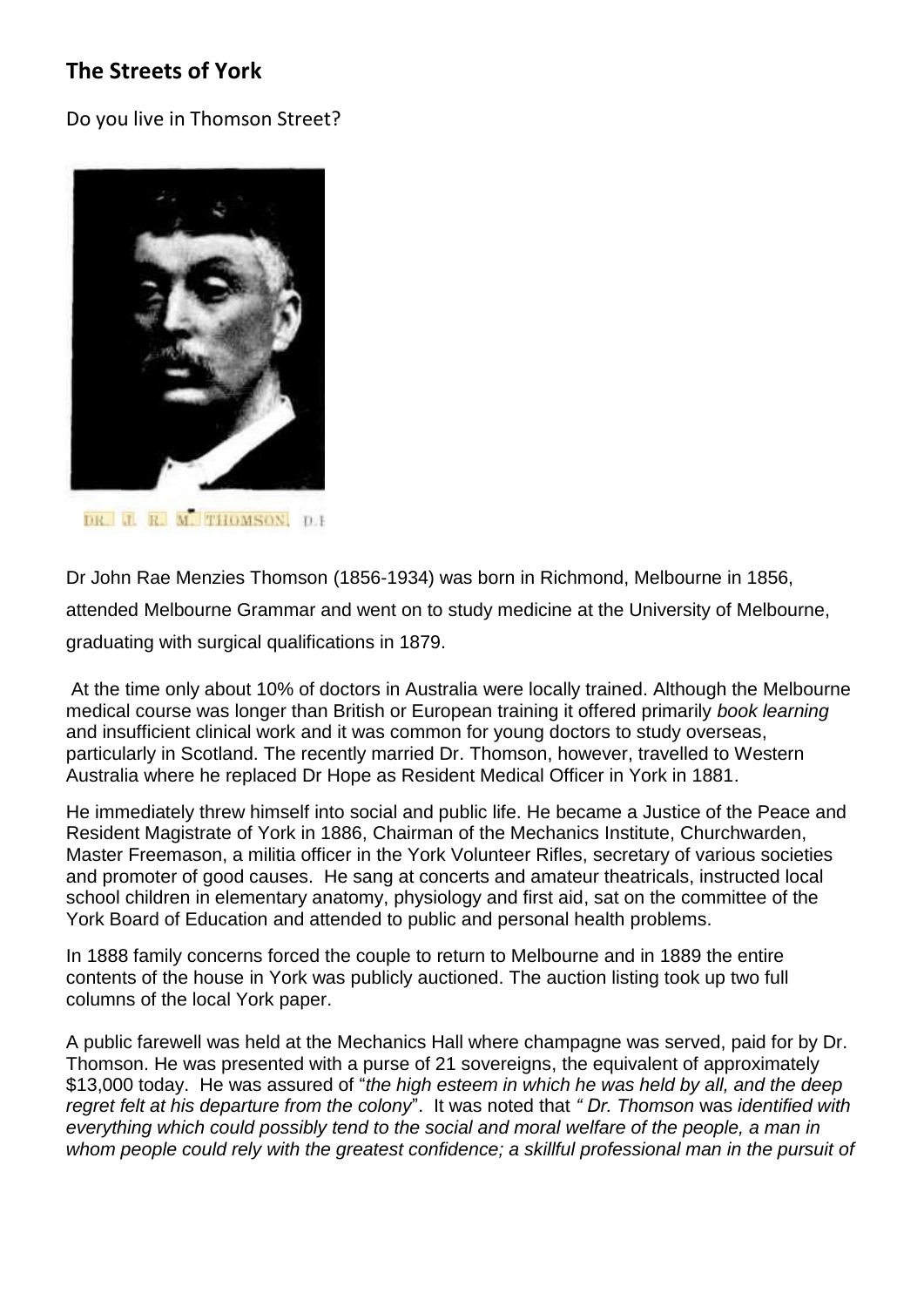*the many and arduous undertakings peculiar to his profession; affable, free, and noble in all his dealings."*

The doctor was triumphantly carried on several gentlemen's shoulders, the crowd *vociferously*  cheering. One of his last acts was to visit the local Hospital where he invited all the inmates to *"partake of a little wine"*. The patients were tearful and grateful. The following month in Melbourne he was presented with a gold watch and pencil case, subscribed for by the ladies of York.

Dr. John Rae Menzies Thomson went on to have a distinguished career in medicine.

He became Doctor of Medicine in 1900 becoming best known for his advocacy of temperance, anti-smoking and food reform. He regularly lectured on *The Deadly Cigarette, Food Reform, Scientific Temperance and Baths and Bathing.* Several of his lectures were published by the Total Abstinence Society and he was an office bearer in the Total Abstinence branch of the British Medical Association. He was also supportive of the Vegetarian Society of Australia and attended their yearly vegetarian banquets. In 1908 he became the inaugural President of the Food Reform League (patron Mrs. Alfred Deakin)

In 1908 he stood for election as a member of the Essendon Board of Advice, responsible for the upkeep and good running of all local Essendon schools. He became the Secretary of the Board and participated in a day long inspectorial visit to all Essendon schools, attended the Victorian Conference of the BOA and waited on the Minster as part of a delegation which amongst other things desired regular medical inspection of all schoolchildren.

He recommenced formal study and in 1909 was awarded the Diploma of Public Health, in 1913 moving to Canberra as Government medical officer. In 1919 he was temporarily posted to Broken Hill hospital during the influenza epidemic dealing with all the involved issues of isolation and infection after which he returned to Melbourne, continuing to practice in Geelong until 1930.